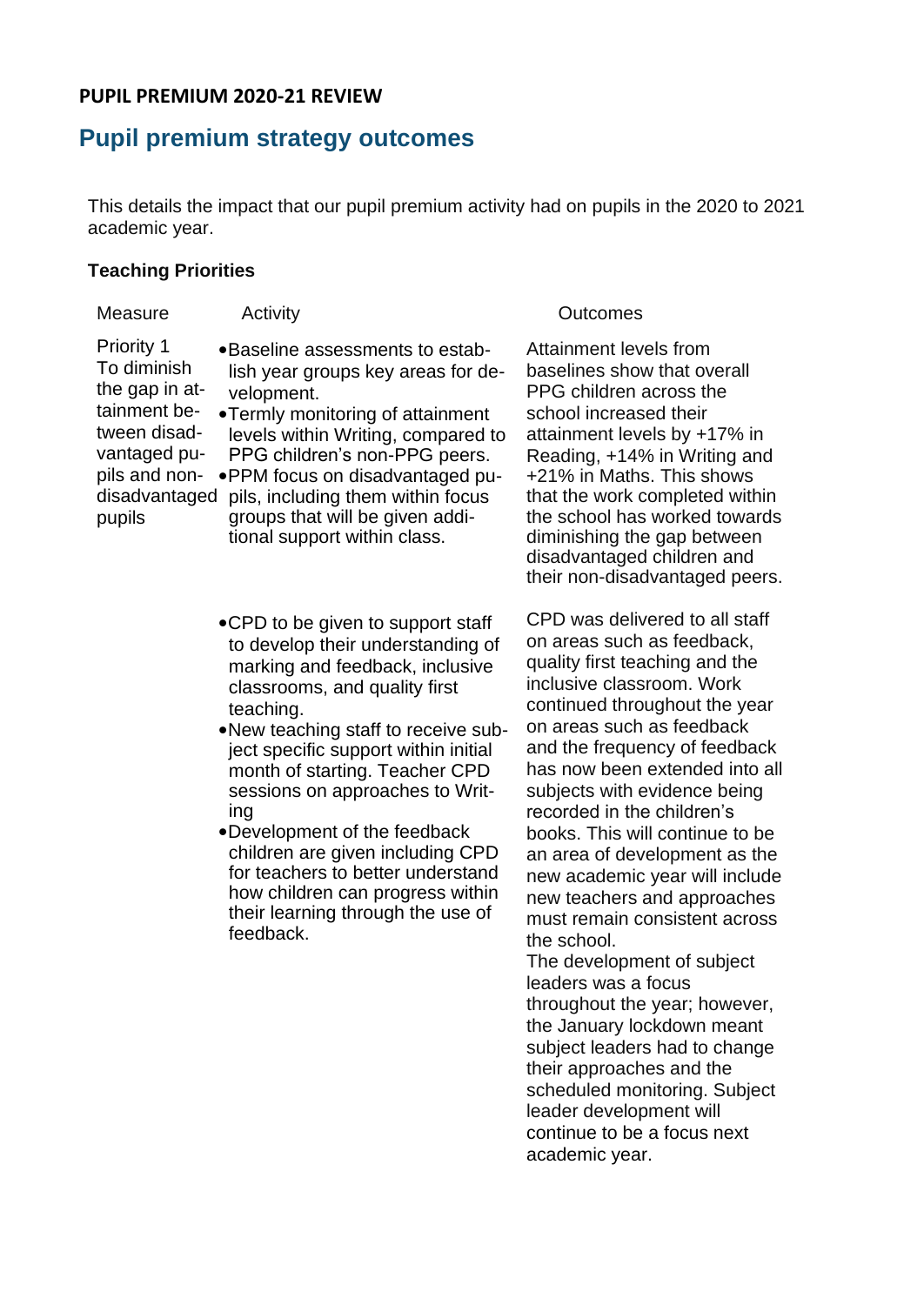Priority 2 Address gaps in learning through in class support and the bridging curriculum

- •Subject leaders provided with time to develop and implement their bridging curriculum within the school.
- •Support given to teachers by sub- ject leaders to plan and address any gaps within learning
- •CPD to be given on the bridging curriculum and how teachers can support students in addressing gaps within learning, including pu- pil premium children.
- •Focussed CPD to be given to support staff to improve support given to focus groups within class.
- •Subject leader and SLT monitoring to review in class support and how it addresses gaps within learning.

Evidence shown from the increase in attainment levels from the September baseline shows that Subject Leaders in Reading, Writing and Maths have narrowed the gap in attainment since the start of the year.

The school implemented a bridging curriculum to address any gaps in foundation subjects and this has been reviewed as part of subject leaders end of year review of their curriculum development plan. Subject leaders to continue to monitor any gaps in learning as part of their ongoing monitoring within the new academic year.

# **Targeted Academic Support**

Priority 1 Improve personal, social, and emotional skills for pupils eligible for PP through focussed interventions.

- •Development of the PSHE curricu- lum to include weekly lessons that will support children in developing their personal, social, and emo- tional skills.
- •CPD given to staff on the identification of children who have been adversely affected by lockdown and the support the school can give them.
- •Workshops to be provided for par- ents/carers on the importance of mental health.
- •To provide specific social and emotional interventions for PPG children who require additional support with this area. This would be led by the school's pastoral care worker.

### Measure **Activity** Activity **CONFERGIATES** Outcomes

PSHE curriculum has been implemented across the school and is now embedded within all classes.

CPD has been given to staff to address any support PPG children may need who have been adversely affected by the 2020/21 lockdown. Workshops for parents were unable to take place; however the school provided additional mental health support through the weekly newsletter. Essex and NSPCC guidance also distributed as received.